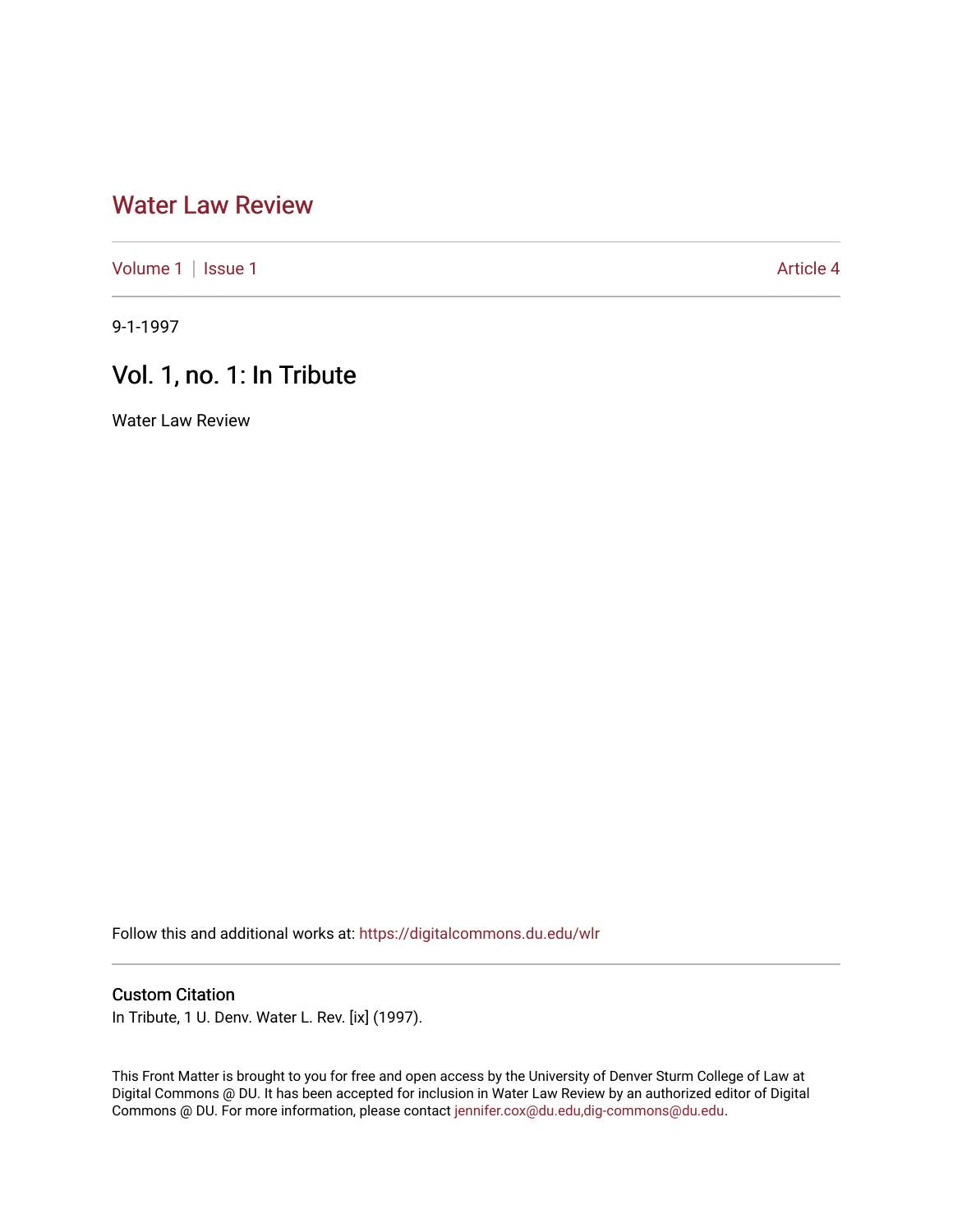

L. Ward Bannister **1877-1958**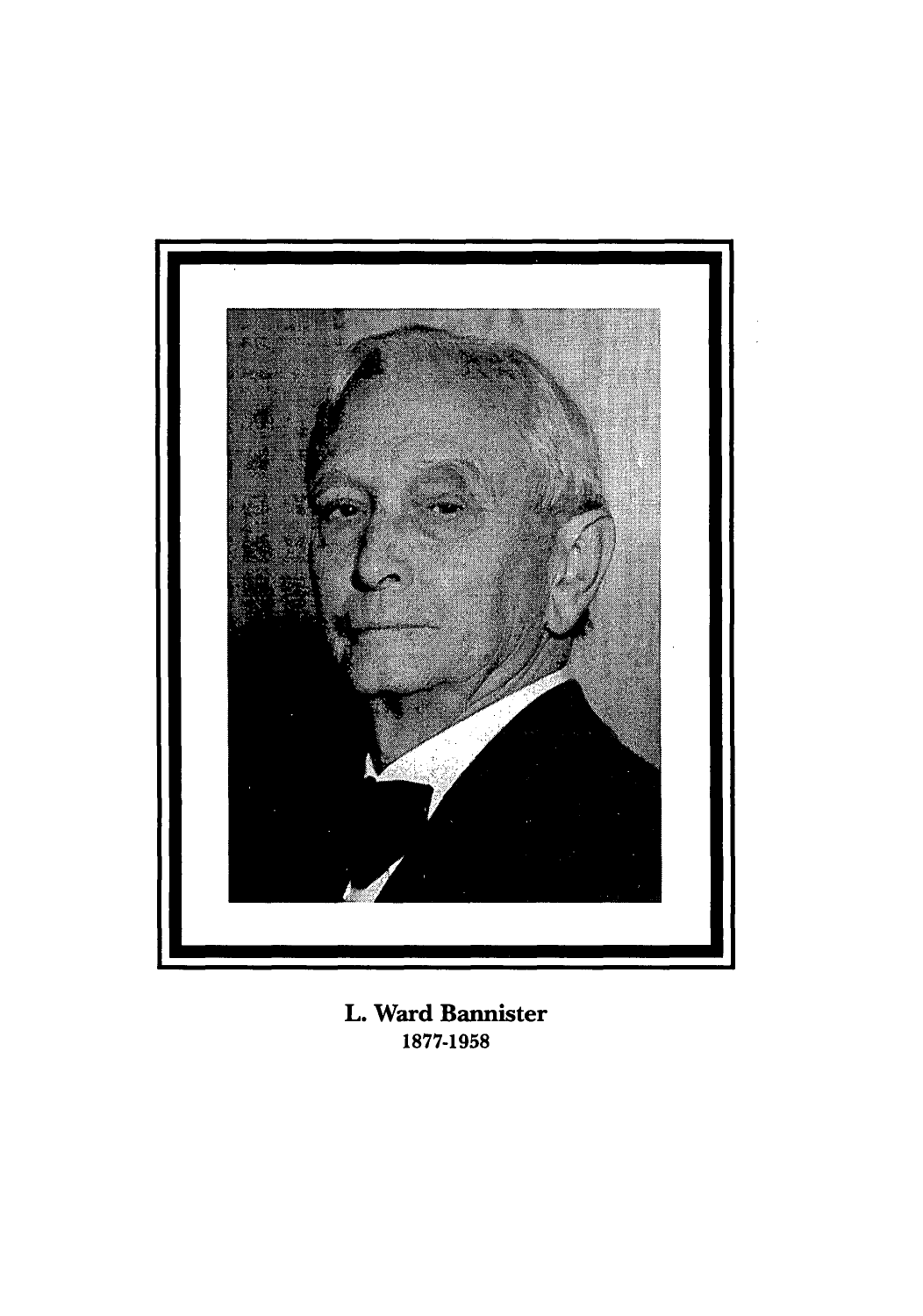## IN **TRIBUTE**

This first issue of the *Water Law Review* is respectfully dedicated to Lucius Ward Bannister, one of the West's foremost authorities on water law. Born in Des Moines, Iowa in 1877, Mr. Bannister attended Drake University, Iowa University, Stanford and Harvard before coming to the University of Denver.

Mr. Bannister taught at the University of Denver College of Law from 1899 to 1904. Following a brief leave of absence, he returned to the University in 1905. He was appointed full professor in 1922 and continued to teach until 1951. While teaching at the University of Denver, Mr. Bannister was active in Republican politics and national government. In 1929, he acted as legal adviser to the Oil Conservation Conference under an appointment by the Secretary of Interior and was a member of the Hoover Commission from 1947 to 1949.

In addition to his national activities, Mr. Bannister was renown for his contributions to state and local government. In 1907 and 1908, he served as a member of the Colorado Board of Pardons, and he was counsel for the state's first Industrial Commission. Most notably, Mr. Bannister acted as special counsel for Colorado in a number of water compact matters.

While engaged as a special lecturer at Harvard and Columbia Universities, Mr. Bannister issued an outline of a course on water rights. It is a systematic and comprehensive outline, covering different systems of water rights, appropriation of water for beneficial use, priorities, physical means of use, transfer and extinction of water rights, agencies of acquisition, and distribution. This publication was utilized extensively in teaching water law to students at the University of Denver and elsewhere.

By integrating his intellectual pursuits with his prominent position in the public arena, Mr. Bannister helped lay the foundation for the practice of water law today.